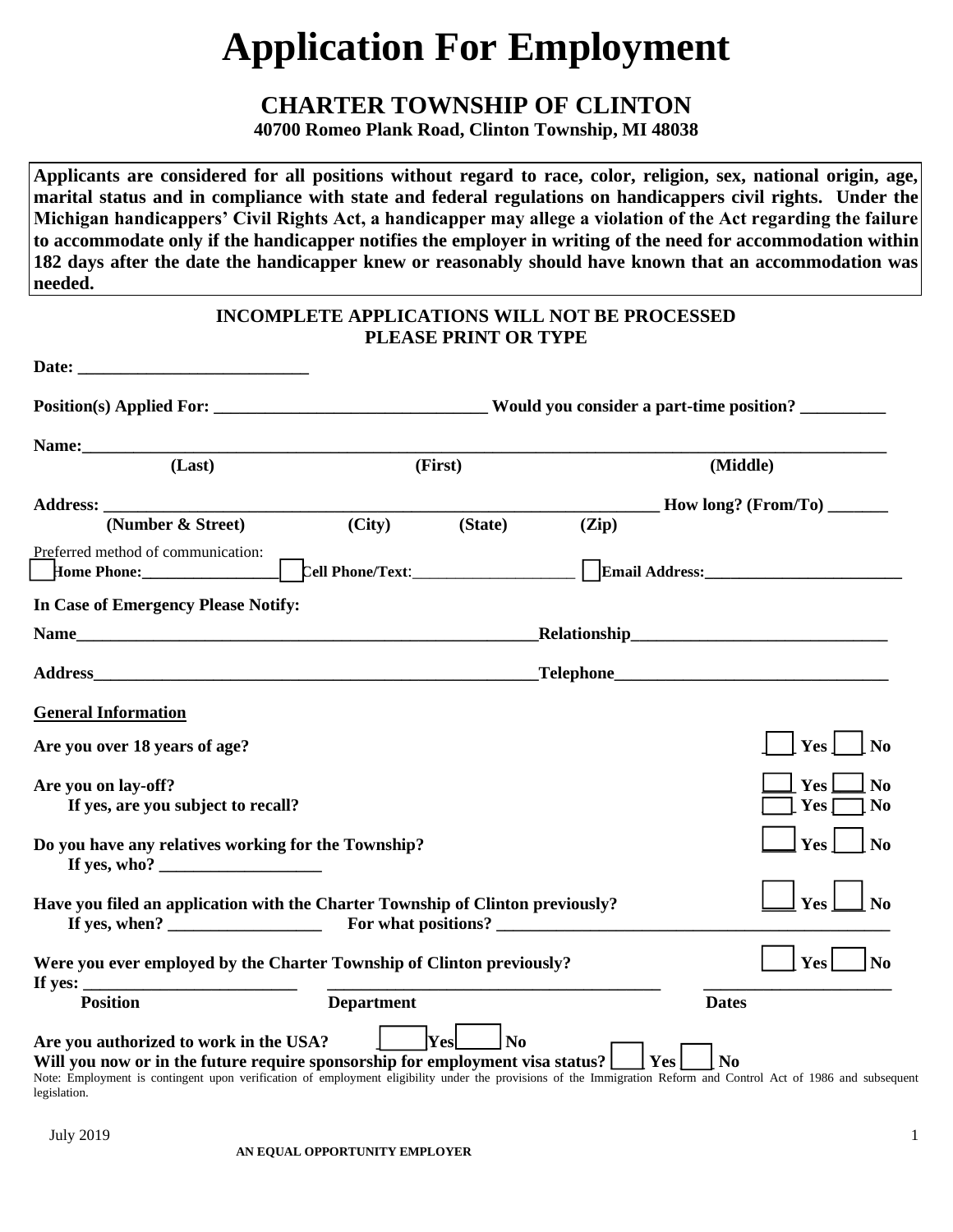| Have you ever been dismissed or asked to resign from any employment? | $\vert$ [Yes] [No |  |
|----------------------------------------------------------------------|-------------------|--|
| If yes, give date, where you worked and explanation:                 |                   |  |

| Have you ever been refused employment?<br>If yes, state by whom and what reason. |                        |
|----------------------------------------------------------------------------------|------------------------|
| Have you ever been convicted of a crime?                                         | $\vert$ Yes $\vert$ No |

**\_\_\_\_\_\_\_\_\_\_\_\_\_\_\_\_\_\_\_\_\_\_\_\_\_\_\_\_\_\_\_\_\_\_\_\_\_\_\_\_\_\_\_\_\_\_\_\_\_\_\_\_\_\_\_\_\_\_\_\_\_\_\_\_\_\_\_\_\_\_\_\_\_\_\_\_\_\_\_\_\_\_\_\_\_\_\_\_\_\_\_\_\_\_\_\_\_\_\_\_**

**If yes, completely describe including location and date:\_\_\_\_\_\_\_\_\_\_\_\_\_\_\_\_\_\_\_\_\_\_\_\_\_\_\_\_\_\_\_\_\_\_\_\_\_\_\_\_\_\_\_\_\_\_\_\_\_\_\_\_\_ \_\_\_\_\_\_\_\_\_\_\_\_\_\_\_\_\_\_\_\_\_\_\_\_\_\_\_\_\_\_\_\_\_\_\_\_\_\_\_\_\_\_\_\_\_\_\_\_\_\_\_\_\_\_\_\_\_\_\_\_\_\_\_\_\_\_\_\_\_\_\_\_\_\_\_\_\_\_\_\_\_\_\_\_\_\_\_\_\_\_\_\_\_\_\_\_\_\_\_\_** Note: A conviction record will not necessarily be a bar to employment. Factors such as age, time of offense, seriousness and nature of violation, and rehabilitation will be considered.

| Are you capable of performing, with or without reasonable accommodation (special assistance, equipment or other help), |                      |
|------------------------------------------------------------------------------------------------------------------------|----------------------|
| the activities involved in the job or occupation for which you have applied?                                           | $\Box$ Yes $\Box$ No |

**Who referred you to the Township? \_\_\_\_\_\_\_\_\_\_\_\_\_\_\_\_\_\_\_\_\_\_\_\_\_\_\_\_\_\_\_\_\_\_\_\_\_\_\_\_\_\_\_\_\_\_\_\_\_\_\_\_\_\_\_\_\_\_\_\_\_\_\_\_\_\_\_\_\_**

# **EDUCATION & TRAINING**

|                                               | <b>High School or</b><br><b>Equivalent</b> | Vocational/<br><b>Technical</b> | <b>College</b>                                                        | <b>Graduate</b>           |
|-----------------------------------------------|--------------------------------------------|---------------------------------|-----------------------------------------------------------------------|---------------------------|
| Name of School,<br><b>Address/City/State</b>  |                                            |                                 |                                                                       |                           |
| Did you graduate?                             | $\bf Yes$<br>No                            | $Yes \_\_\_\$ No                | $\left \lfloor \mathrm{Yes} \right \rfloor$<br>$\mathbf{N}\mathbf{0}$ | $ $ Yes $ $<br>$\perp$ No |
| <b>Credits earned?</b>                        |                                            |                                 |                                                                       |                           |
| Degree or certificate<br><b>Received:</b>     | NA                                         |                                 |                                                                       |                           |
| <b>Describe</b><br><b>Course of</b><br>Study: |                                            |                                 |                                                                       |                           |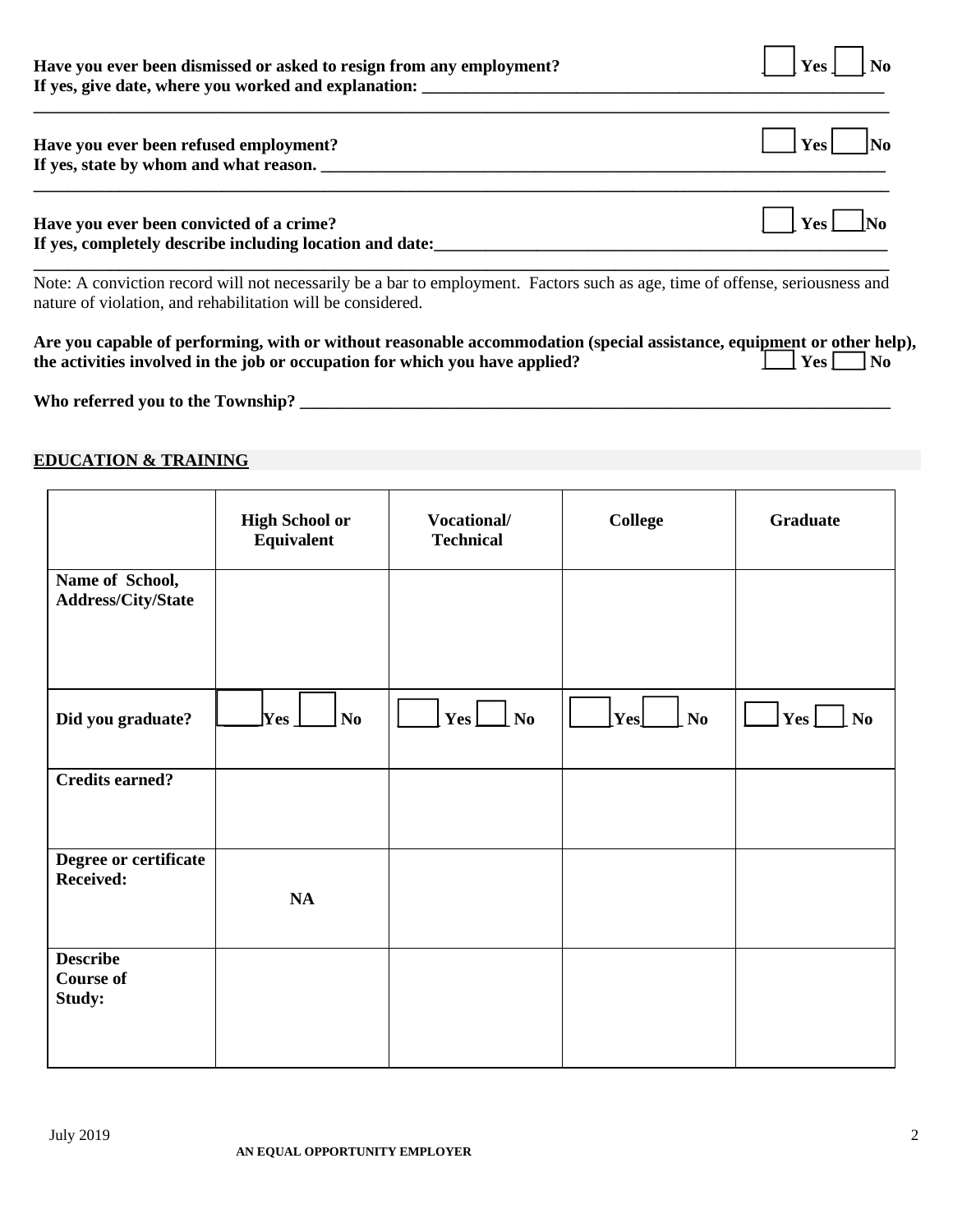**Describe any specialized training, apprenticeships, internships, skills, licenses, certificates, and extra-curricular activities that pertain to the position(s) for which you are applying.**

**\_\_\_\_\_\_\_\_\_\_\_\_\_\_\_\_\_\_\_\_\_\_\_\_\_\_\_\_\_\_\_\_\_\_\_\_\_\_\_\_\_\_\_\_\_\_\_\_\_\_\_\_\_\_\_\_\_\_\_\_\_\_\_\_\_\_\_\_\_\_\_\_\_\_\_\_\_\_\_\_\_\_\_\_\_\_\_\_\_\_\_\_ \_\_\_\_\_\_\_\_\_\_\_\_\_\_\_\_\_\_\_\_\_\_\_\_\_\_\_\_\_\_\_\_\_\_\_\_\_\_\_\_\_\_\_\_\_\_\_\_\_\_\_\_\_\_\_\_\_\_\_\_\_\_\_\_\_\_\_\_\_\_\_\_\_\_\_\_\_\_\_\_\_\_\_\_\_\_\_\_\_\_\_\_ \_\_\_\_\_\_\_\_\_\_\_\_\_\_\_\_\_\_\_\_\_\_\_\_\_\_\_\_\_\_\_\_\_\_\_\_\_\_\_\_\_\_\_\_\_\_\_\_\_\_\_\_\_\_\_\_\_\_\_\_\_\_\_\_\_\_\_\_\_\_\_\_\_\_\_\_\_\_\_\_\_\_\_\_\_\_\_\_\_\_\_\_ \_\_\_\_\_\_\_\_\_\_\_\_\_\_\_\_\_\_\_\_\_\_\_\_\_\_\_\_\_\_\_\_\_\_\_\_\_\_\_\_\_\_\_\_\_\_\_\_\_\_\_\_\_\_\_\_\_\_\_\_\_\_\_\_\_\_\_\_\_\_\_\_\_\_\_\_\_\_\_\_\_\_\_\_\_\_\_\_\_\_\_\_**

**List professional, trade, business group memberships and offices held, and volunteer work (excluding groups the name and character of which indicate race, color, gender, religion, national origin, age, height, weight, marital status, veteran status, handicap, or any other protected class):**

**\_\_\_\_\_\_\_\_\_\_\_\_\_\_\_\_\_\_\_\_\_\_\_\_\_\_\_\_\_\_\_\_\_\_\_\_\_\_\_\_\_\_\_\_\_\_\_\_\_\_\_\_\_\_\_\_\_\_\_\_\_\_\_\_\_\_\_\_\_\_\_\_\_\_\_\_\_\_\_\_\_\_\_\_\_\_\_\_\_\_\_\_\_\_\_\_\_\_\_\_ \_\_\_\_\_\_\_\_\_\_\_\_\_\_\_\_\_\_\_\_\_\_\_\_\_\_\_\_\_\_\_\_\_\_\_\_\_\_\_\_\_\_\_\_\_\_\_\_\_\_\_\_\_\_\_\_\_\_\_\_\_\_\_\_\_\_\_\_\_\_\_\_\_\_\_\_\_\_\_\_\_\_\_\_\_\_\_\_\_\_\_\_\_\_\_\_\_\_\_\_ \_\_\_\_\_\_\_\_\_\_\_\_\_\_\_\_\_\_\_\_\_\_\_\_\_\_\_\_\_\_\_\_\_\_\_\_\_\_\_\_\_\_\_\_\_\_\_\_\_\_\_\_\_\_\_\_\_\_\_\_\_\_\_\_\_\_\_\_\_\_\_\_\_\_\_\_\_\_\_\_\_\_\_\_\_\_\_\_\_\_\_\_\_\_\_\_\_\_\_\_**

#### **Driving Information & History:**

| <b>Training &amp; Experience:</b>                                                                                |                                                            |                         |  |
|------------------------------------------------------------------------------------------------------------------|------------------------------------------------------------|-------------------------|--|
| Typing Speed W.P.M.                                                                                              |                                                            |                         |  |
|                                                                                                                  |                                                            |                         |  |
|                                                                                                                  | <u> 1989 - Johann Stoff, amerikansk politiker (* 1908)</u> |                         |  |
|                                                                                                                  |                                                            |                         |  |
|                                                                                                                  |                                                            |                         |  |
| References (Do not include relatives or former employers)                                                        |                                                            |                         |  |
| <b>Name</b>                                                                                                      | <b>Address</b>                                             | <b>Telephone</b>        |  |
|                                                                                                                  |                                                            |                         |  |
| <b>Military Service Record</b>                                                                                   |                                                            |                         |  |
| Have you had any experience in the Armed Forces of the United States of America<br>or in a state national guard? |                                                            | $ {\rm Yes} $ No        |  |
|                                                                                                                  |                                                            |                         |  |
|                                                                                                                  |                                                            |                         |  |
|                                                                                                                  |                                                            |                         |  |
|                                                                                                                  |                                                            | Yes L<br>N <sub>0</sub> |  |
| Note: A dishonorable discharge from the military will not necessarily be a bar to employment.                    |                                                            |                         |  |
| <b>July 2019</b>                                                                                                 |                                                            | 3                       |  |
|                                                                                                                  | AN EQUAL OPPORTUNITY EMPLOYER                              |                         |  |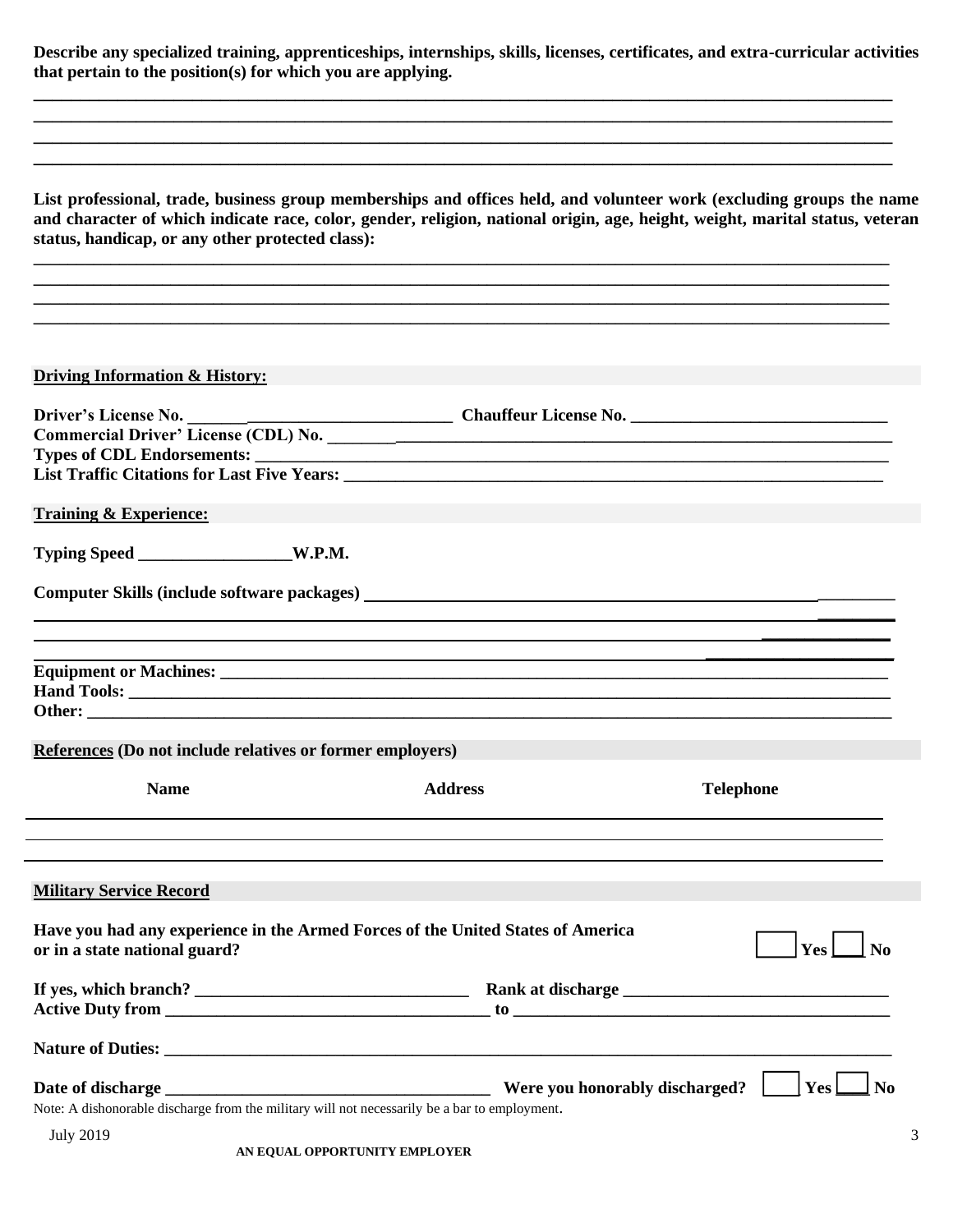| Starting Duties |  |
|-----------------|--|
|                 |  |
|                 |  |
|                 |  |
|                 |  |
|                 |  |
|                 |  |
|                 |  |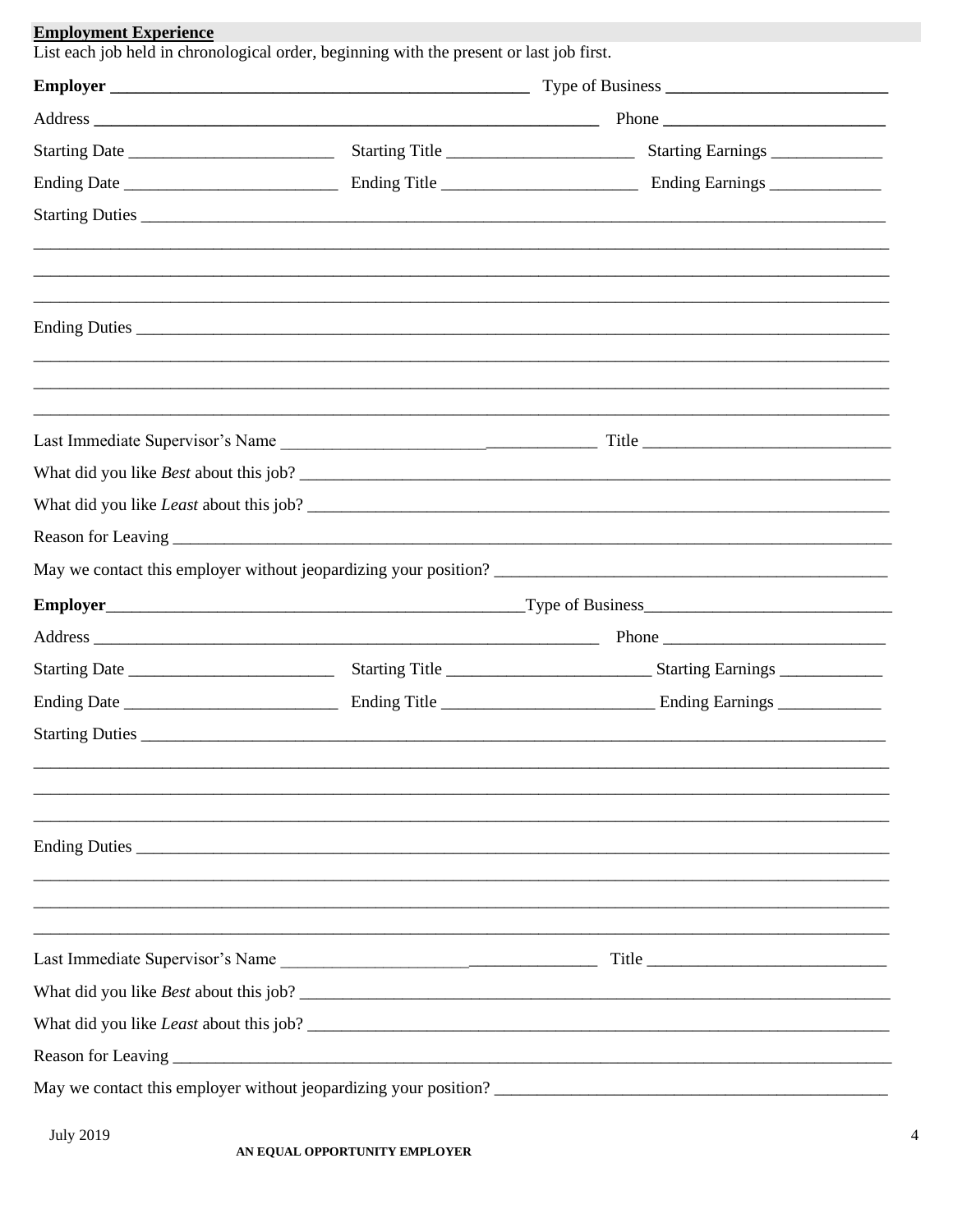|  | May we contact this employer without jeopardizing your position?                                                                          |  |  |
|--|-------------------------------------------------------------------------------------------------------------------------------------------|--|--|
|  |                                                                                                                                           |  |  |
|  |                                                                                                                                           |  |  |
|  |                                                                                                                                           |  |  |
|  |                                                                                                                                           |  |  |
|  |                                                                                                                                           |  |  |
|  |                                                                                                                                           |  |  |
|  |                                                                                                                                           |  |  |
|  |                                                                                                                                           |  |  |
|  |                                                                                                                                           |  |  |
|  |                                                                                                                                           |  |  |
|  |                                                                                                                                           |  |  |
|  |                                                                                                                                           |  |  |
|  |                                                                                                                                           |  |  |
|  | $\mathbf{r}$ myrnel (en izone my) i neove energy over $\mathbf{r}$ to $\mathbf{r}$ over $\alpha$ (mm) over $\alpha$ (energy) $\mathbf{r}$ |  |  |

## IF THERE ARE MORE THAN FOUR PREVIOUS EMPLOYERS, ATTACH ADDITIONAL SHEET.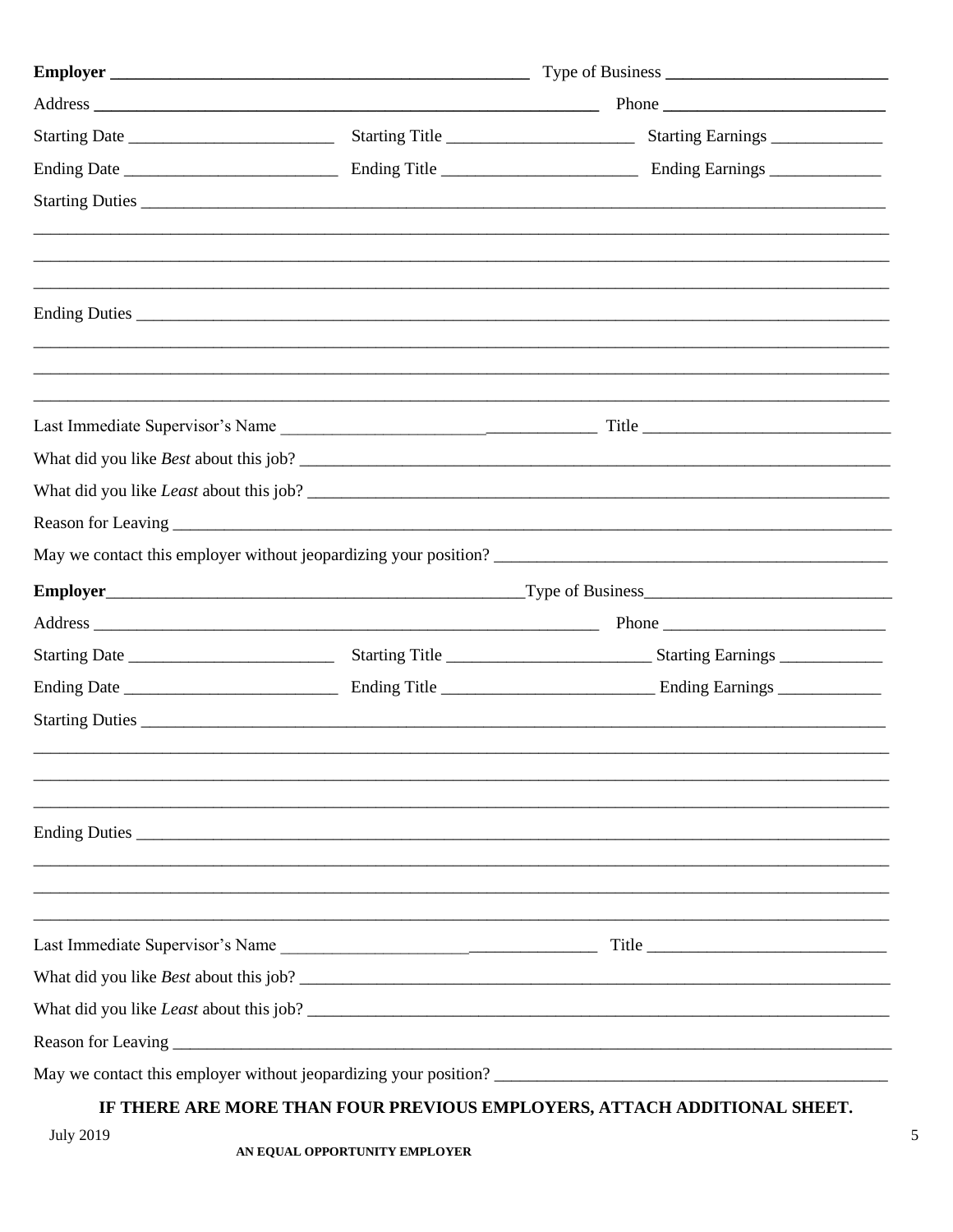## **ACKNOWLEDGEMENTS, RELEASES, AND OTHER IMPORTANT INFORMATION READ CAREFULLY**

- **1. The information in this application is complete and correct. I understand and acknowledge that if I have misrepresented or omitted any information, either in this application or in any interview, my application may be rejected or, if I have already been hired, my employment may be terminated.**
- **2. I understand that the Township may request information from my current and former employers or, if I am hired by the Township, that prospective future employers may request information from the Township. Under either case, I authorize the Township and my current and former employers to provide any requested information, including any disciplinary reports, letters of reprimand, or other notices of disciplinary action contained in my personnel records, regardless of when they were issued. I waive the right to receive written notice of any such disclosure, and I release the Township and my current or former employers from any liability in connection with such disclosure. This waiver is made pursuant to the Bullard-Plawecki Employee Right-to-Know Act.**
- **3. I understand that any employment offer is conditioned upon the results of a drug screening test and a post offer pre-employment medical examination.**
- **4. I have read the job description(s) for the position(s) for which I am applying. I acknowledge that if I am disabled and require an accommodation to enable me to perform a job, under Michigan law, I must notify the Township of the need for an accommodation, in writing, within 182 days of when I knew or should have known of such a need, or I will be unable to rely on the Township's statutory duty under Michigan law to accommodate, if any.**
- **5. In consideration of my employment, I agree to conform to the rules and regulations of the Charter Township of Clinton. I further acknowledge I will be on a probationary status from my date of hire. As a probationary employee, I understand that (a) I must work during the probationary period without interruptions; (b) my employment and compensation can be terminated at any time, with or without cause and with or without notice, at the option of either the Township or myself; (c) no officer or representative of the Township has now or has had in the past any authority to enter into any agreement for employment for any specified period of time or to make any agreement which is contrary to or a modification of the above-described employment relationship except an authorized official from the Human Resources Department, and that any such agreement or representation must be in writing and signed by both myself and an authorized Township representative; and (d) after my probationary period ends, I will be subject to the terms and conditions of a collective bargaining agreement and Civil Service rules.**
- **6. I agree that in consideration for my employment or continued employment that any claim or lawsuit arising out of my employment with, or my application for employment with, the Township must be filed no more than six (6) months after the day of the action that is the subject of the claim or lawsuit. While I understand that the statue of limitations for claims arising out of an employment-related action may be longer than six (6) months, I agree to be bound by the six (6) month period of limitations set forth herein, and I WAIVE ANY STATUE OF LIMITATIONS TO THE CONTRARY.**

| - -<br>- - - -<br>чап<br>---- | $  -$ |
|-------------------------------|-------|
|                               |       |

Signature of Applicant\_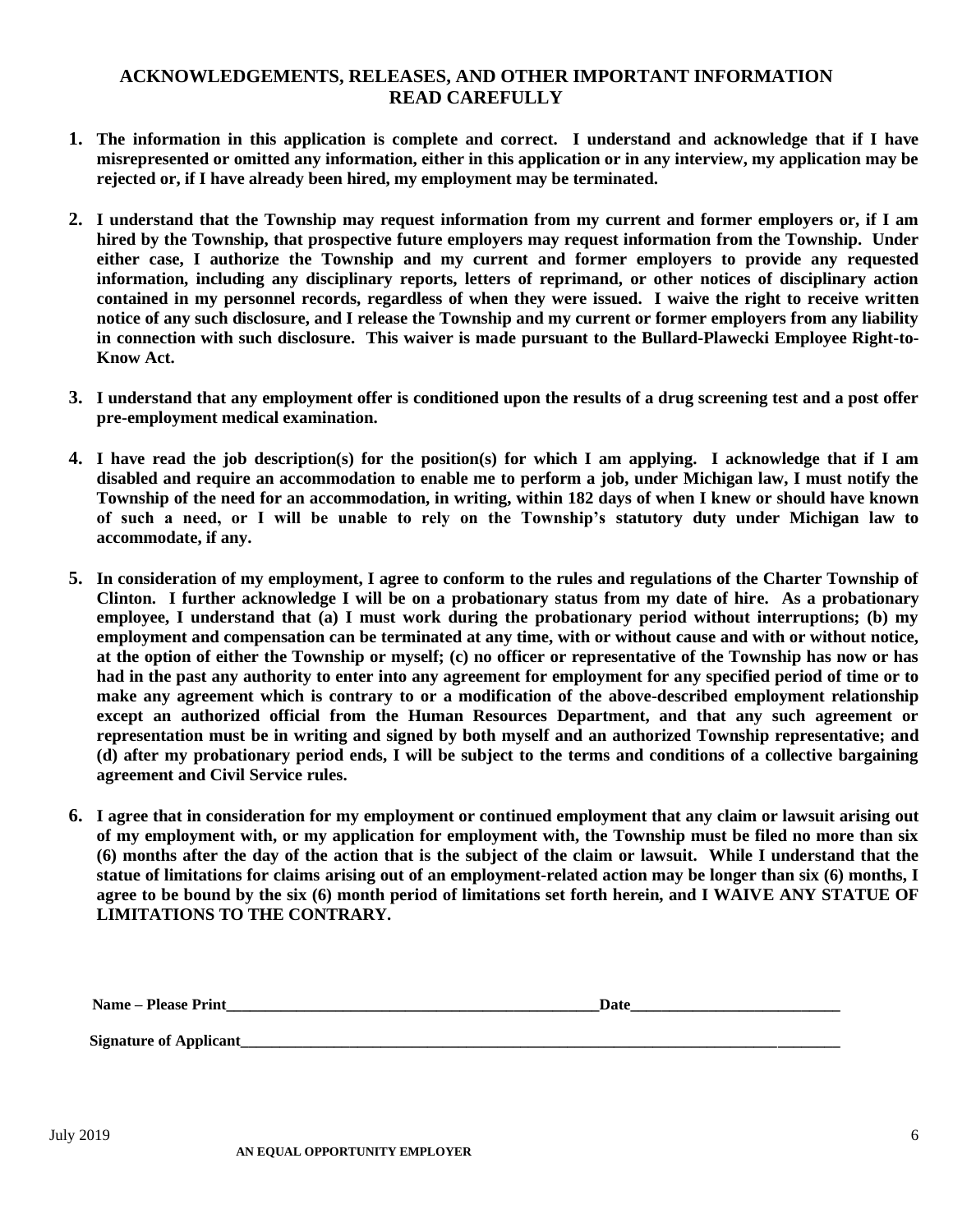#### **DISCLOSURE TO APPLICANT REGARDING CONSUMER REPORTS**

**You have applied to the Charter Township of Clinton ("the Township") for employment. The Township may obtain consumer reports about you from a consumer reporting agency or agencies and may use the reports in deciding whether to hire you. These reports may include the following types of information: names and dates of previous employers, reason for termination of prior employment, job performance, work experience, accidents, etc.**

**Consumer reports may also contain information concerning your driving record, workers compensation claims, credit history, bankruptcy proceedings, criminal history, educational history, social security number and date of birth verification from the Social Security Administration. Information may be obtained from federal, state, or local governments, agencies, and former employers.**

**If you are hired by the Township, the Township may obtain consumer reports about you from time to time and may use the reports in deciding whether to retain you, promote you, reassign you, or for other employment purposes.**

#### **AUTHORIZATION**

**I understand that the Township may not obtain consumer reports about me unless I authorize it to do so. I also understand that if I refuse to give the Township authorization to obtain consumer reports, my application for employment will not be considered.**

**I hereby authorize the Charter Township of Clinton to obtain consumer reports in connection with my application and during any future employment by the Township. The Township has disclosed and I understand that consumer reports may include but are not limited to my creditworthiness or similar characteristics, employment and education verifications, social security verification, criminal and civil history, personal interviews, driving records, and any other public records and information bearing on my credit standing, credit capacity, character, general reputation, personal characteristics, and trustworthiness. I authorize without reservation any party or agency contacted by the Township to furnish the requested information. I understand that I have the right to request the Township to provide me with the nature and substance of all information in its files regarding me as of the time of the request.**

**This authorization shall service as ongoing authorization to the Township to procure consumer reports about me at any time during my employment (or contract) period.**

**Name – Please Print\_\_\_\_\_\_\_\_\_\_\_\_\_\_\_\_\_\_\_\_\_\_\_\_\_\_\_\_\_\_\_\_\_\_\_\_\_\_Date\_\_\_\_\_\_\_\_\_\_\_\_\_\_\_\_\_\_\_\_\_\_\_\_\_\_\_**

**Signature of Applicant\_\_\_\_\_\_\_\_\_\_\_\_\_\_\_\_\_\_\_\_\_\_\_\_\_\_\_\_\_\_\_\_\_\_\_\_\_\_\_\_\_\_\_\_\_\_\_\_\_\_\_\_\_\_\_\_\_\_\_\_\_\_\_\_\_\_\_**